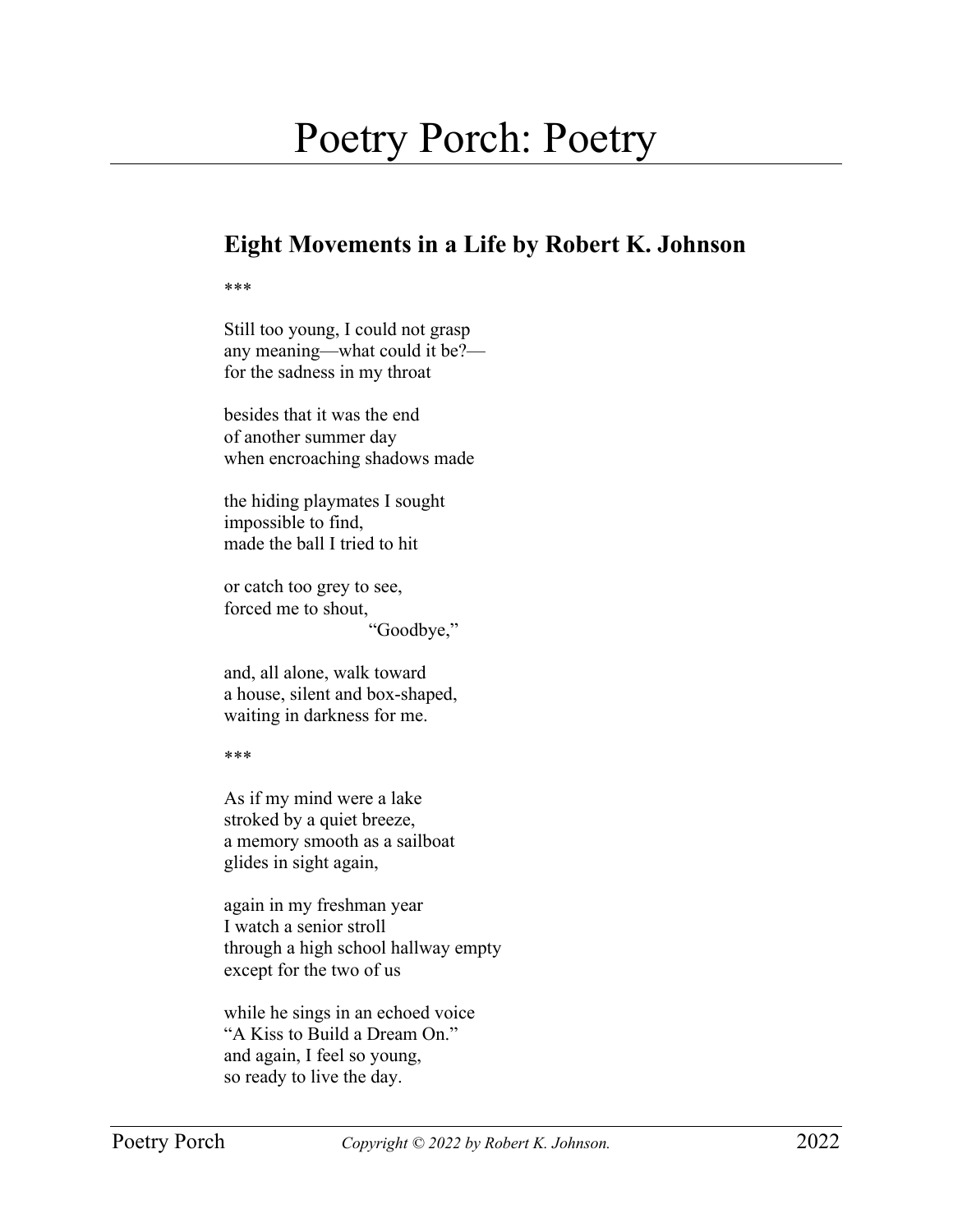The three guys on my block I went to grammar school and high school with stared silently a whole minute when I happened to say I loved to read books on rainy days.

So my breath quickened when I heard two teachers disapprove of a freshman they spotted reading Steinbeck's "dirty books." I tracked him down, and soon we were swapping novels. Then one day

his older brother took both of us to see *Swan Lake*. While the three guys that I no longer went anywhere with now pointed me out as "a kike lover."

## \*\*\*

\*\*\*

When sorrow and pain lodged tight inside you, you lost that little bird of joy

that lifted you into the air on its wings every day. And I lost you.

## \*\*\*

Helpless not to, you said "Goodbye" and slowly turned away from me—

your ash pale face like a ghost ship that has never floated out of sight.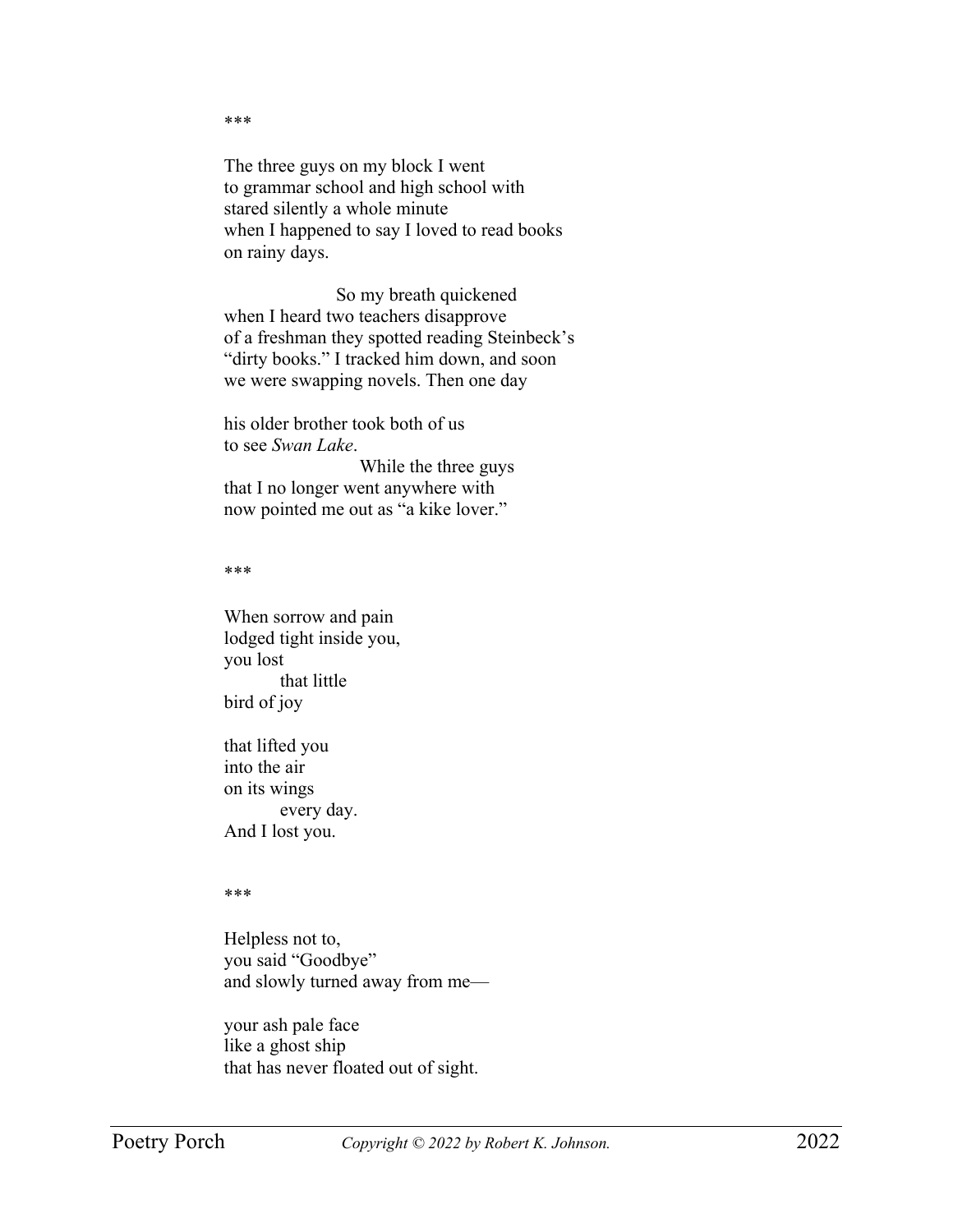\*\*\*

I'm mad because I realize now that my latest revisions badly

misdirect my new poem, spoil, not enhance the fresh promise contained in my first drafts,

mad that I'll have to go back to where I veered off course, and build from there again,

mad—until I remember how many mistakes I've made I can never go back and correct.

\*\*\*

High quality or none what I write does not matter, what matters is that the words one right after another—

are planks that make a narrow bridge my plodding legs can cross over the bottomless ravine.

\*\*\*

One night I walked into an eighth grade dance with a girl my daydreams never dreamed would say "yes,"

and a classmate as cocky as I was shy cut in almost as soon as she and I started dancing; and before the evening ended, left with the girl on his arm